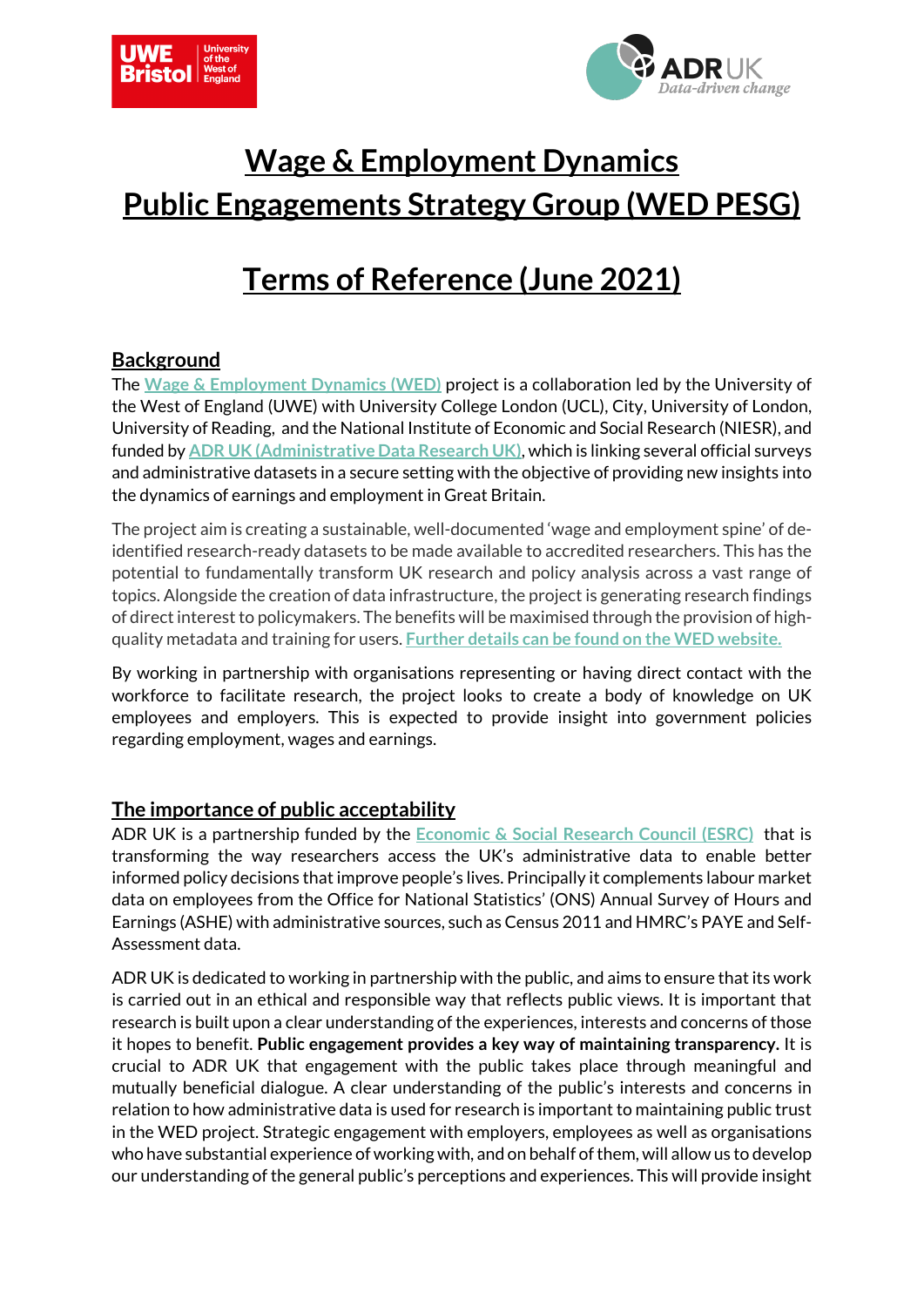



on user attitudes towards using administrative data for research, as well as providing stakeholders with an opportunity to raise concerns they may have and how the project can address them. Moreover, it can develop our understanding of what further evidence is needed to improve understanding and outcomes and maximise the impact of the research that WED facilitates.

# **Public Engagement Strategy Group (PESG)**

To facilitate the view of employers, employees and the general public we are convening a WED PESG. The panel will sit alongside our established Academic Stakeholder Group and Government Stakeholder Group. The Academic and Government Stakeholder Groups were previously established to ensure the highest professional standards of our work and ensure that the outcomes meet the needs of the policy community. By introducing the WED PESG as an additional pillar of support to the programme, we aim to broaden our coverage, so we are engaging with a wide range of sub-sectors of society that our project hopes to benefit.

**The WED PESG will reflect the breadth of knowledge and range of networks within the public space, while being manageable in size so its members are all able to engage constructively.**We are therefore proposing a Panel of between six and eight members. The panel is advisory and not required to take a direct role in research being undertaken by the WED team.

**The group will initially be comprised of representatives from organisations working the following sectors:** 

- **Charitable foundations**
- **Low Pay**
- **Recruitment**
- **Trade Union**
- **Business**
- **Unemployment**
- **Equality and diversity**

If there is a perceived gap in the membership additional experts representing specific demographics can be recruited as and when deemed necessary.

#### **Aims of the WED PESG**

1. **To develop our understanding of the perceptions and experiences of employers and employees**, and ensure their needs and interests are reflected in the project.

2. **To assist in ensuring the WED project is ethically sound** and has the potential to improve the experience and outcomes of the working public by informing policy while representing their interests.

3. **To advise on how to appropriately engage with UK employees and** employers for public engagement activities.

4. **To raise awareness of the WED project** across their networks and with the wider public.

5. **To strengthen the social licence for the use of administrative data in policy-relevant research.**